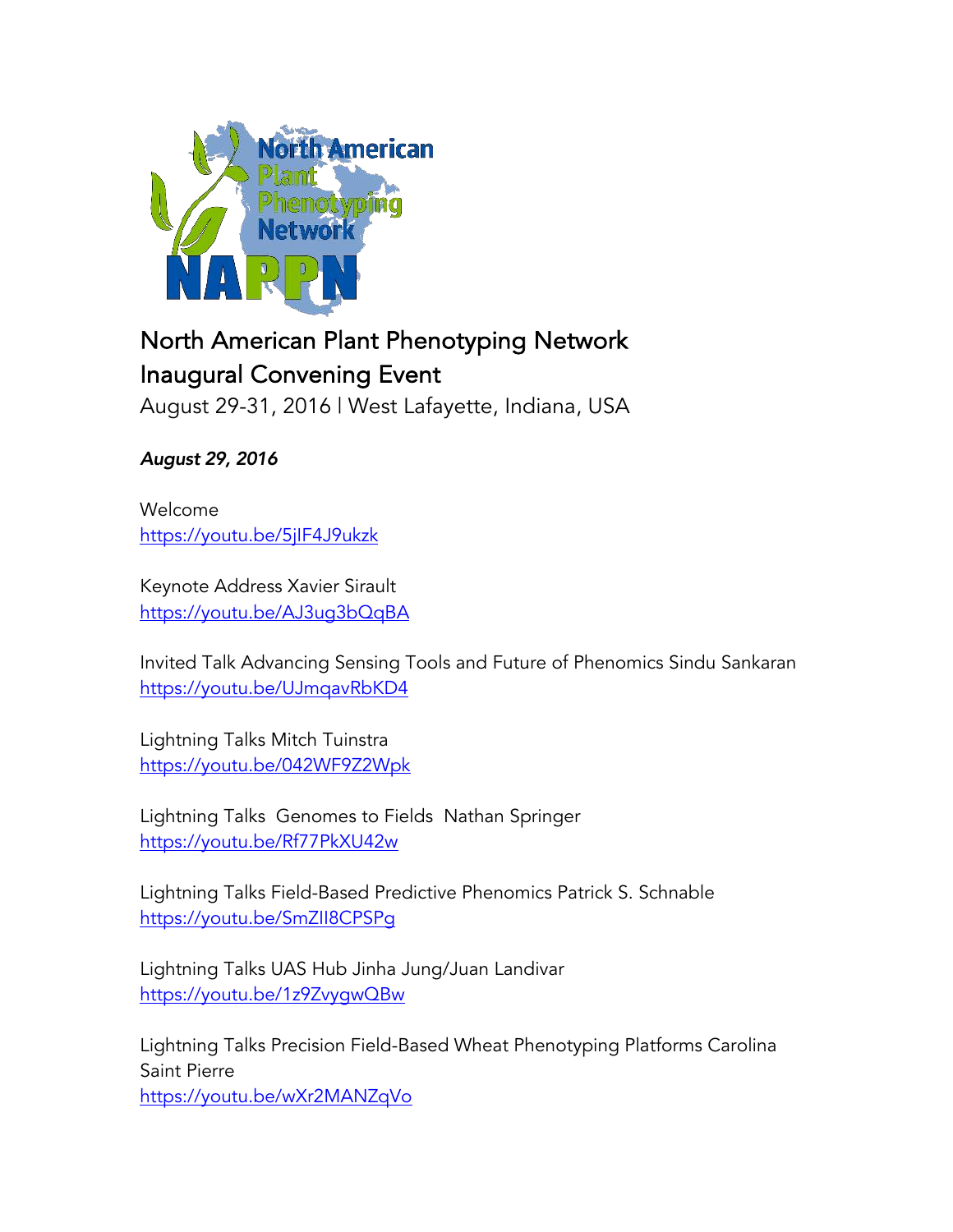Lightning Talks Utilizing Hyperspectral Information for Monitoring Plant Status John Couture

https://youtu.be/eMxNR6ml4XY

Lightning Talks The Critical Role of Phenotypic Data to Enhance Genetic Gains and Develop Climate-Smart Crops Hugo Campos https://youtu.be/1SOC8xk8wGg

Lightning Talks Graduate Training in Predictive Plant Phenomics (P3) at Iowa State University Carolyn Lawrence-Dill https://youtu.be/4JjPYCgBq4U

Lightning Talks The Plant Imaging Consortium Fiona Goggin https://youtu.be/WHmlvyygHN0

Lighting Talks Plant CV: Analysis Tools for High-Throughput Phenotyping Malia Gehan https://youtu.be/VaqfVguVtOc

Lightning Talks NSF Big Data Hub: Digital Agriculture Spoke Jennifer Clarke https://youtu.be/0xdvPlsr0Dg

Lightning Talks X-Ray Tuber Analysis for 3D Biomass Determination Stefan Gerth https://youtu.be/J5UJwvjogOk

The Delta is the Fertile Ground Between Phenotyping Modeling and Forecasting Keith Koutsky https://youtu.be/oj8dgeE\_rj4

Latin-America Plant Phenomic Network (LatPPN) Gustavo Lobos Prats https://youtu.be/IyxrzXhO8M8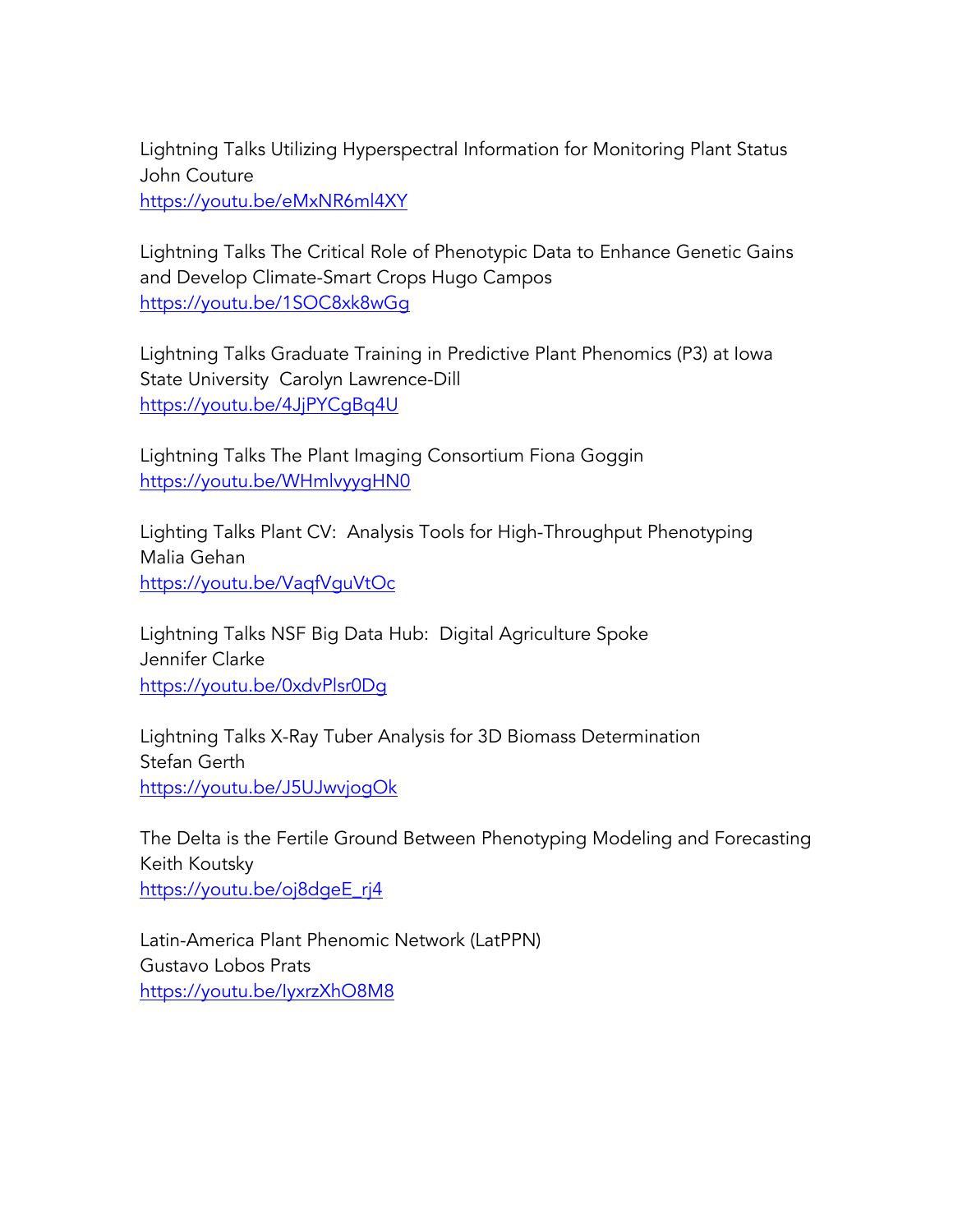## August 30, 2016

Invited Talk Phenes, Pehnomes and Phenotyping Jonathan Lynch, Penn State University https://youtu.be/J2XiDH-0KjU

Proposed Research Thrusts Below-Ground Phenotyping Anjali Iyer-Pascuzzi, https://youtu.be/7xGztWIuATs

Proposed Research Thrusts Abiotic & Biotic Stress Argelia Lorence https://youtu.be/qm8BJEWjVpE

Proposed Research Thrusts Understanding the Phenome Beyond Simple **Genetics** Jonathan Lynch https://youtu.be/4YmkQNPv23Y

Proposed Research Thrusts Value-Added Traits Cliff Weil https://youtu.be/dBtLFuGhqKY

Proposed Research Thrusts Data Acquisition II: Sensors, Systems and Vehicles Melba Crawford https://youtu.be/FPCEIaaOBR4

Proposed Research Thrusts Data Management I: Processing & Preparing, Algorithms, and Modeling Noah Fahlgren https://youtu.be/Vfg8qeVZCe8

Proposed Research Thrusts Data Management II: Discovery and Reuse Carolyn Lawrence-Dill https://youtu.be/tagsV-riHTM

Proposed Research Thrusts Data Acquisition I: Biological Features of Data Acquisition Asheesh K Singh https://youtu.be/-2guuL4NMas